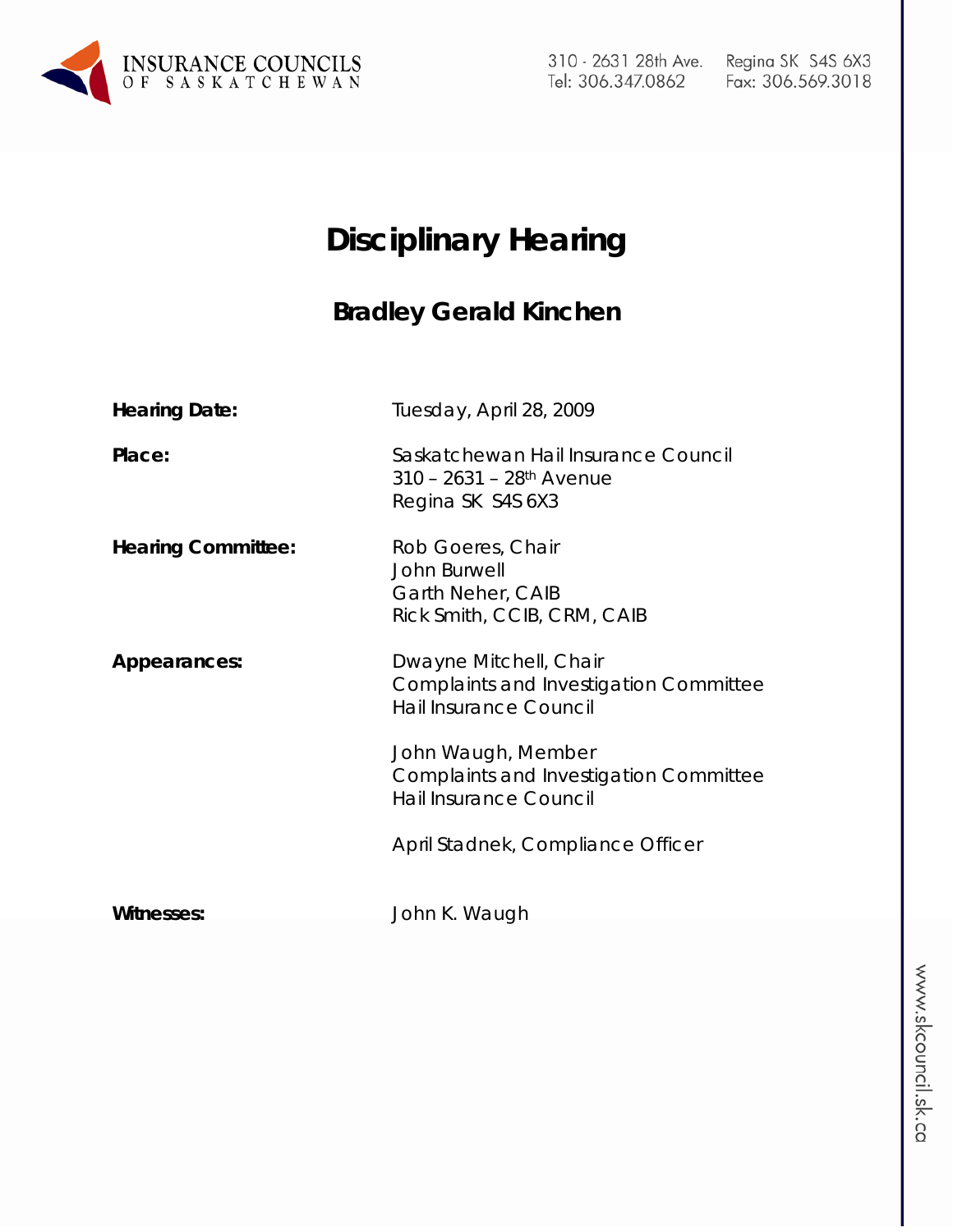

# **Origins of the Case**

The Complaints and Investigation Committee of the Saskatchewan Hail Insurance Council (the Committee) reviewed a complaint from DL against Bradley Gerald Kinchen (Kinchen). As a result of the review, the Committee determined that Kinchen should be required to appear before a Disciplinary Hearing Committee ("DHC") of the Hail Insurance Council to answer the committee's allegations of misconduct that rise from Kinchen's insurance dealings with DL.

The allegations in the notice of hearing dated January 27, 2009 state:

- 1. That contrary to Bylaw 8, Section 1, subsection (a), you failed to act in the best interests of DL and/or Wray Agencies Ltd. and/or Palliser Insurance Company Limited.
- 2. That contrary to Bylaw 8, Section 2, subsection (k), you failed to carry out the lawful instructions of DL.
- 3. That contrary to Bylaw 8, Section 2, subsection (b), you have demonstrated an unsuitability and untrustworthiness to act as a licensee.

# **Evidence from the Hearing**

At the outset of the hearing the DHC was presented with a binder of documents titled "The Hail Insurance Council of Saskatchewan, Disciplinary Hearing Re: Bradley Gerald Kinchen". The notice of hearing showed that the accused, Kinchen, had received a binder of these same documents prior to the hearing date.

During the hearing the following additional documents were received into evidence and marked as follows:

- Tab L November 14, 2008 letter to Kinchen in which the Committee offered the option of a Consensual Agreement and Undertaking (agreement). A draft of the agreement is attached.
- Tab M April 24, 2009 letter from Wray Agencies Ltd. confirming they had not been paid by Kinchen for the DL policy.
- Tab N E-mail correspondence from Kinchen to Wray Agencies Ltd. and a copy of an NSF cheque written on Kinchen's personal bank account to the order of Wray Agencies.
- Tab O lnvestigation notes prepared by John Waugh.

#### **Uncontested Facts**

On January 27, 2009 Kinchen was sent via Registered Mail, a Disciplinary Hearing Notice with a hearing date set for April 9, 2009. Canada Post records confirm the delivery date of this notice and signature by Kinchen on February 16, 2009. Kinchen did not respond to the notice, nor did he appear on the required date, so the hearing did not proceed.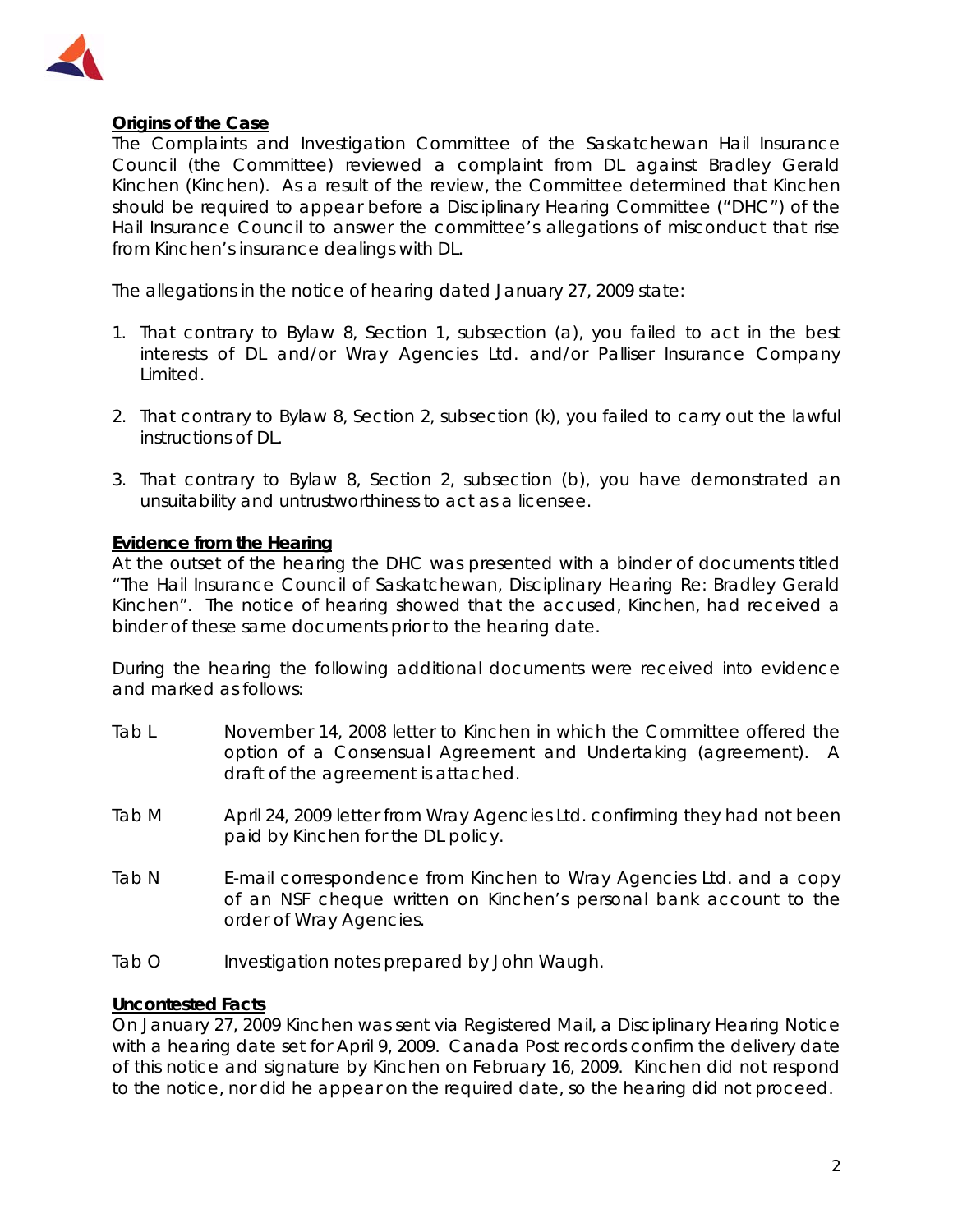

Repeated telephone calls and voice messages to Kinchen made over several weeks in follow up to the hearing notice went unanswered by Kinchen.

On April 24, 2009 a second Disciplinary Hearing Notice was hand delivered to his place of business and on April 25, 2009 another copy of the Disciplinary Hearing Notice was delivered to his residence. The Disciplinary Hearing Notice required Kinchen appear on April 28, 2009.

Again, Kinchen did not respond to the Disciplinary Hearing Notice nor to any voice messages in writing or otherwise.

The evidence presented at the April 28, 2009 hearing went in uncontested, as Kinchen did not appear.

#### **Findings of Fact and Testimonial Evidence**

Mr. Waugh, representing the Committee, was affirmed and presented his Investigative Report to the Committee, testifying to the following:

August 1, 2008 Council received a telephone call from DL. He initially spoke to Diane Lindsay.

Lindsay's notes say DL told her he:

- purchased a hail policy from Bradley Kinchen on July 11, 2008
- has not received a policy
- has a copy of the contract and his cancelled cheque
- talked to Scott Wray who told him he needed to get a hold of Kinchen
- contacted Kinchen and Kinchen told him he would look after it, and when he did not hear back from Kinchen he again called Scott Wray who told him that he couldn't do anything about it and that he would have to get a hold of Brad
- had the application and cancelled cheque faxed to Wray Agencies
- said the individual who faxed the material to Wray talked to Heather at Wray Agencies who was reported to have said this was happening quite a few times
- never talked to Scott Wray after the information was faxed

Council receives a fax from DL wherein he provides copies of the application and payment for hail insurance. The date stamp shows August 1, 2008 @ 14:17 (Exhibits A1 and A2).

August 1, 2008 Lindsay provided her notes to me. I called DL on August 1st and confirmed the information that was reported to Lindsay (Exhibit A3).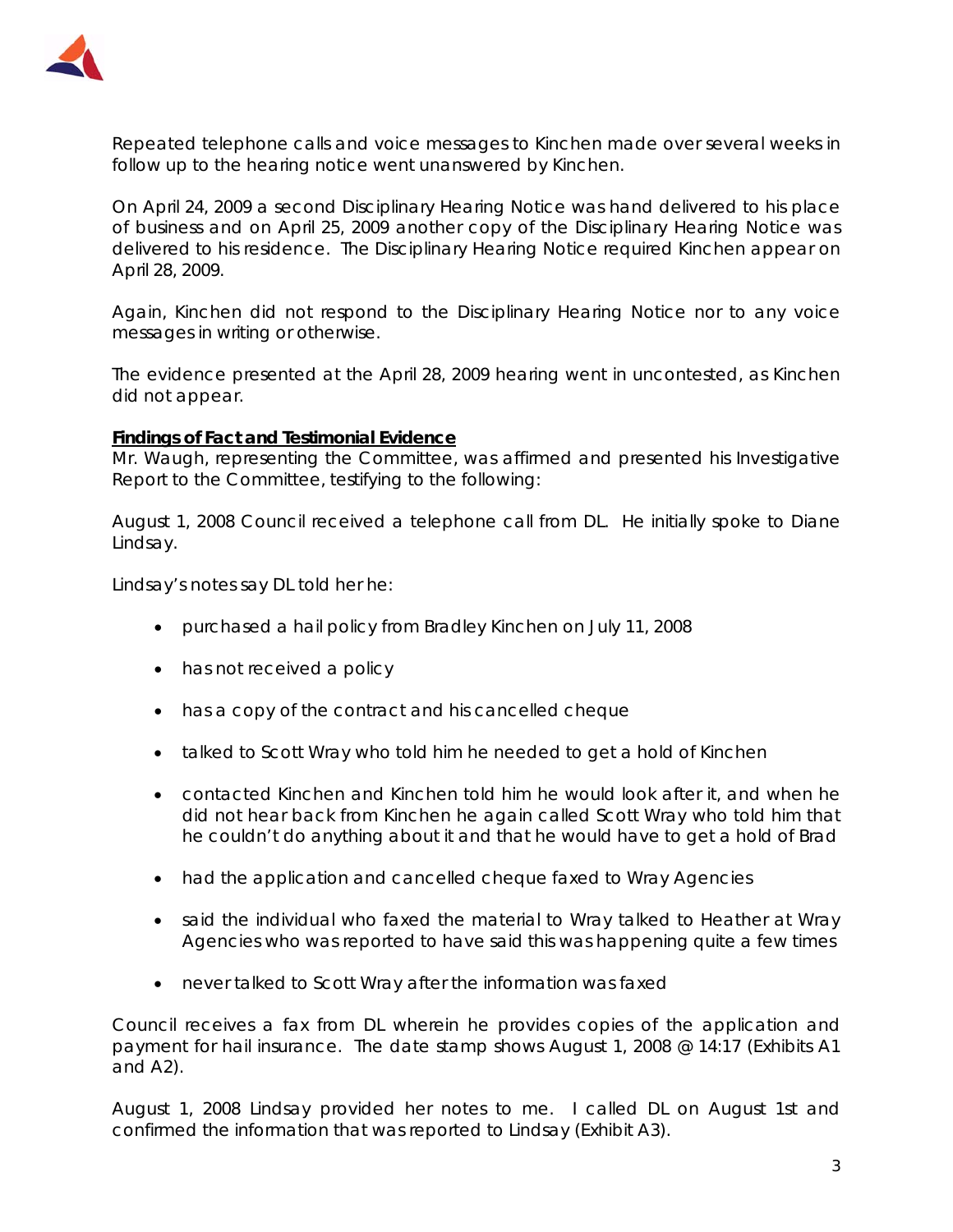

DL further explained that when he called Kinchen he was told there was no problem and the information had been faxed to Wray Agencies. DL said that he phoned Scott for a second time and told Scott what Kinchen had told him. DL said that Scott again told him that it was not his problem.

DL identified the person who had faxed the information referred to in Lindsay's notes as his grain agent who was helping him out.

August 1, 2008 contact with AD confirmed that he was the person who faxed DL's hail application and proof of payment to Wray Agencies on August 1<sup>st</sup>, prior to faxing the same information to Council later in the day.

AD confirmed the information that Heather had said there were a couple of other problems but she did not give him any specifics. He says Heather at Wray Agencies gave him Council's number to call respecting the problem DL was having with Kinchen.

August 1, 2008 called and spoke with Scott Wray. He says he is aware of the problem DL has with Kinchen. When asked if he told DL it was not his problem and that DL needed to deal with Kinchen he said he was not sure that is the way it was said.

When asked what he was doing with it, he said they now have the application and proof of payment and DL is covered.

When asked what he was doing with Kinchen, he questioned what concern did Council have if he did not get paid. He was advised that as the sponsoring general agent he has a responsibility to deal with a problem such as this when it is made known to him. He has information that an application was taken, money was taken and neither the money nor the application has been provided to the insurance company that should be of concern to him as a general agent and the sponsor of Kinchen's hail agent licence.

August 14, 2008 a letter is sent to Wray Agencies advising DL has still not received his policy and asking for information on the DL transaction (Exhibit B).

August 14, 2008 a letter is sent to Kinchen advising him of the complaint Council has received and asking him to explain why the application was not submitted to Wray Agencies. Wray Agencies are copied on the letter to Kinchen (Exhibit C).

September 18, 2008 call to DL, he still does not have a policy.

September 19, 2008 Scott Wray calls. The handling of the complaint is discussed and he is advised that DL still has not received a policy. Scott says it was sent and he cannot be held responsible for the mail.

September 22, 2008 a follow-up letter is sent to Kinchen, this time the letter is registered. The automated tracking system of Canada Post shows it was successfully delivered on September 24, 2008 (Exhibits E, E1 and E2).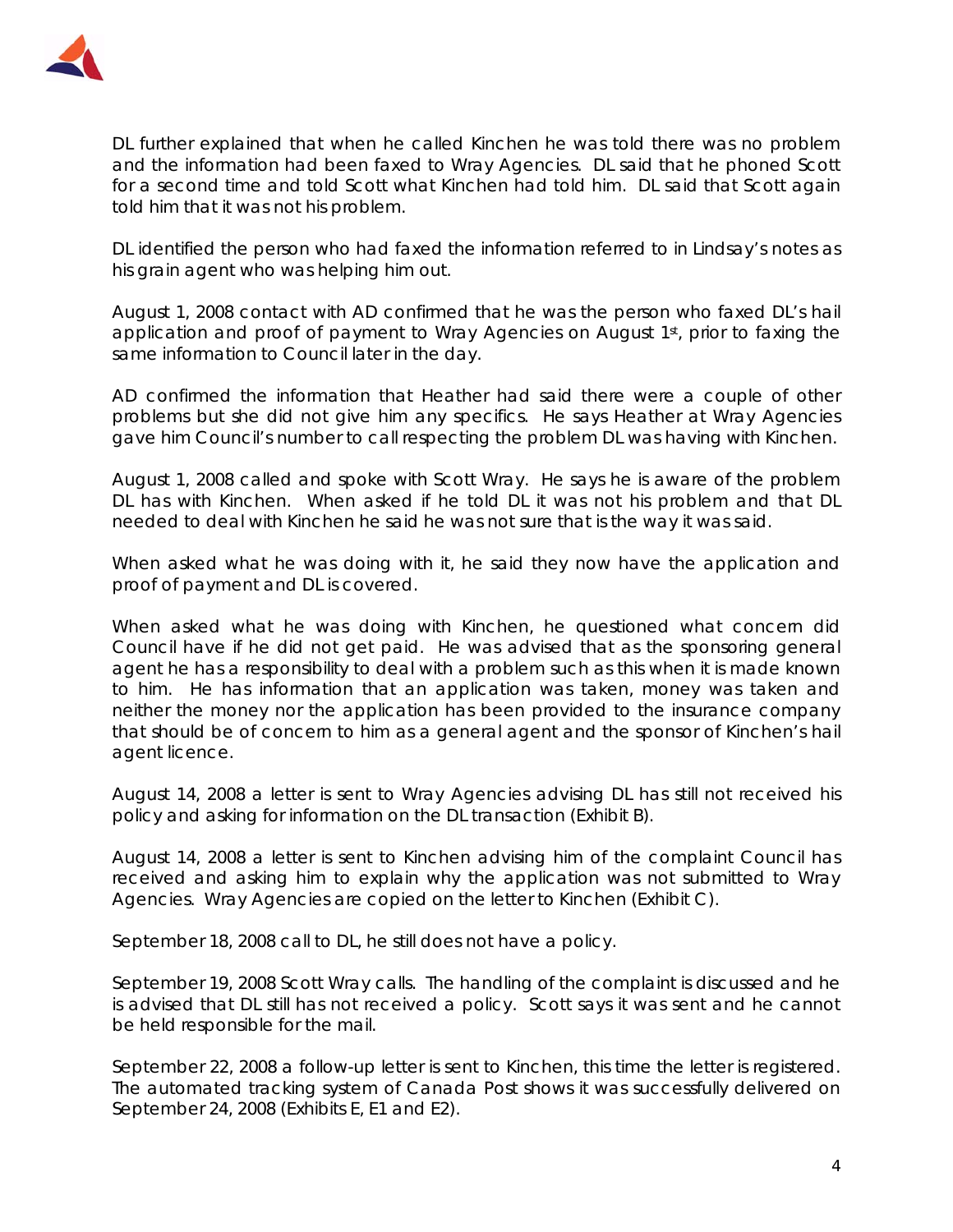

September 24, 2008 DL is contacted and he says still no policy. They get their mail in town and he does not believe it got in the wrong box, as it would have been redirected.

September 25, 2008 Wray Agencies responds to Council's letter and provides copies of the application and cheque.

The application and cheque show date stamp of August 1, 2008 @ 08:52 (Exhibits F, F1 and F2).

September 29, 2008 AD at Patterson Grain is contacted by phone. He says he is the Marketing Manager for Patterson Grain and says Kinchen worked for Patterson Grain, but he was not Kinchen's assistant or involved in the selling of hail insurance, nor was Patterson Grain.

He says Kinchen is working for Nutra Sun Foods Ltd. who are located in Regina. Nutra Sun is a division of Patterson Grain. Kinchen was supposed to go to Assiniboia but ended up in Regina.

Calls to Brad Kinchen reach only his answering machine and messages are left on his voice mail to call Council. Kinchen does not respond.

October 10, 2008 Council receives an email from Wray Agencies withdrawing sponsorship of Kinchen's licence.

October 14, 2008 letter to Wray Agencies asking for copy of the DL policy (Exhibit H).

October 22, 2008 a copy of the policy is provided (Exhibit I).

October 24, 2008 DL calls, says he got a policy. The date on the letter from Wray Agencies is October 14, 2008 and the date on the policy shows it was printed on October 14, 2008.

October 29, 2008 Wray Agencies, in response to further questions respecting DL's policy are answered (Exhibit J).

Kinchen's licence file documents (Exhibits K, K1, K2 and K3).

#### **The Law**

#### **BYLAW 8 – MISCONDUCT**

(1) For the purpose of the Act, regulations and bylaws, misconduct is a question of fact but includes any matter, conduct or thing, whether or not disgraceful or dishonorable, that is:

 (a) contrary to the best interests of the consumer or licensees or insurance companies;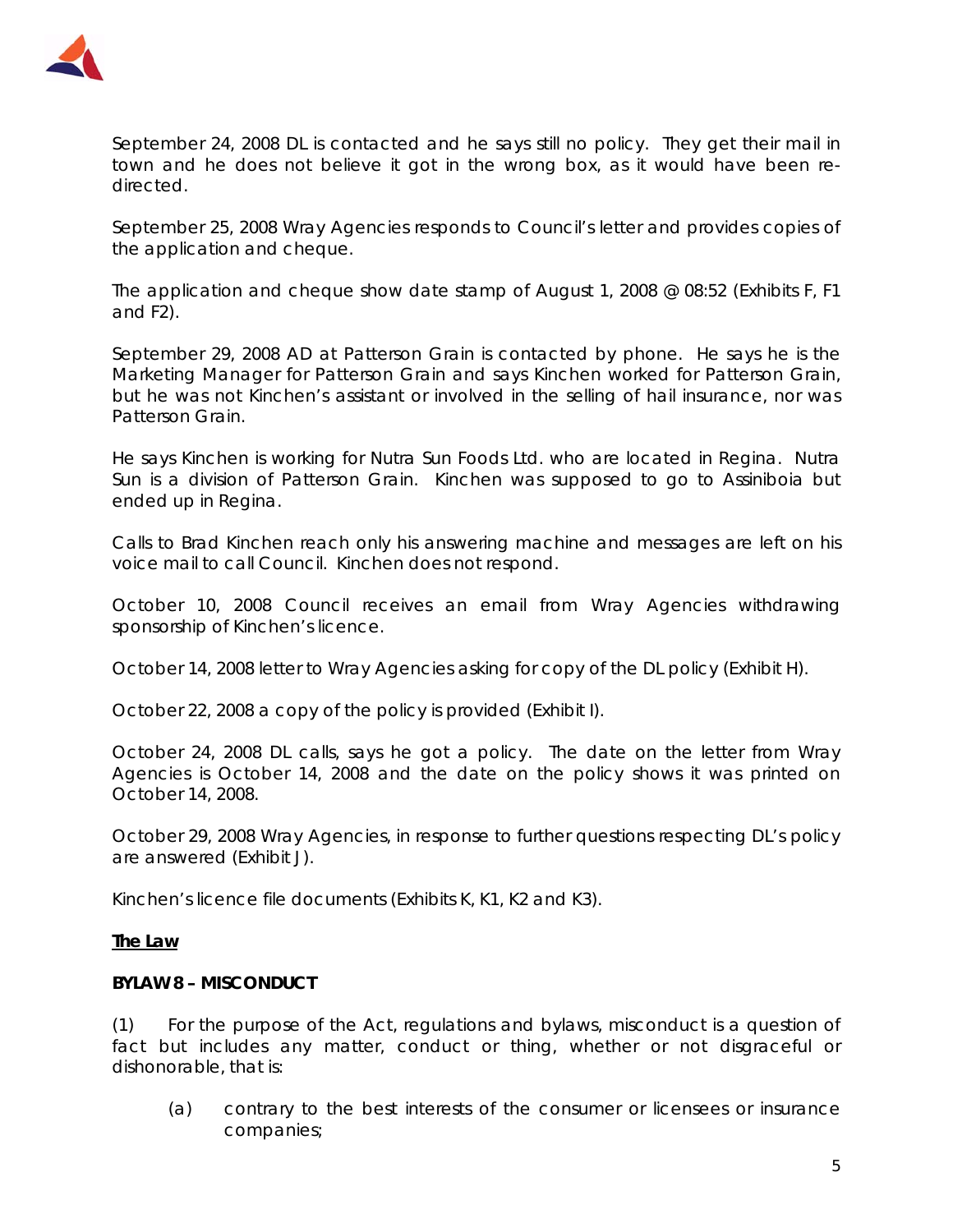

(2) Without restricting the generality of subsection (1), a licensee may be guilty of misconduct if the licensee:

- (b) demonstrates an unsuitability or an untrustworthiness to act as a licensee; or
- $(k)$  fails to reasonably carry out a consumer's lawful instructions;

# **Decision**

#### **Charge 1**

The DHC finds Kinchen guilty of misconduct in that he did breach the Saskatchewan Hail Insurance Council Bylaw 8, (1), (a). We find his conduct was contrary to the best interests of the consumer, licensees and insurance companies.

# **Charge 2**

The DHC finds Kinchen guilty of misconduct in that he did breach Bylaw 8, (2), (k). We find he failed to reasonably carry out a consumer's lawful instructions.

#### **Charge 3**

The DHC finds Kinchen guilty of misconduct in that he did breach Bylaw 8, (2), (b). We find he demonstrated an unsuitability or untrustworthiness to act as a licensee.

#### **Reasons for Decision**

#### **Charge 1**

On July 11, 2008 Kinchen took an application for hail insurance from DL and received payment from DL in the amount of \$580.00. Kinchen did not submit the application or payment for the insurance to Wray Agencies Ltd.

DL trusted Kinchen to place the hail insurance for which he had applied and paid for. Even when DL contacted Kinchen he still took no action to correct a problem that he had to know existed. This is a most fundamental breach of the duty owed to a consumer by an agent.

When a licensee violates the trust of a consumer all licensees are, to a degree, tarnished.

A hail agent is permitted to collect premiums in their own name and remit the premium less their commission to the insurance company or general agent representing the insurance company. When an agent breaches that trust and does not pay the premium owing to the insurance company, the agent is, by Section 443 of *The Saskatchewan Insurance Act* (the Act) held to have provided prima facie evidence that he has applied or used the premium for a purpose other than paying it over to the insurer.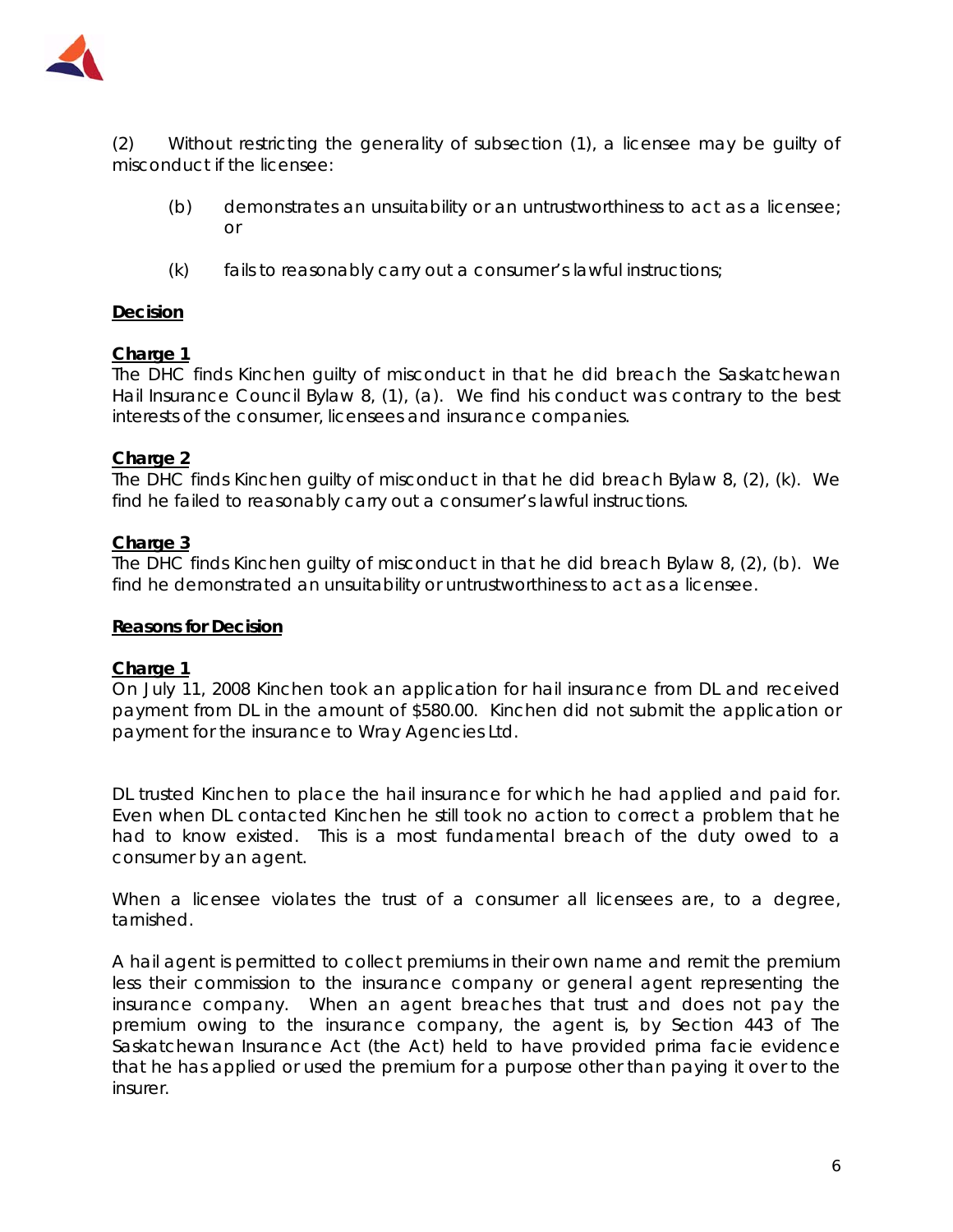

The duty of trustworthiness that an agent owes to an insurance company is the cornerstone under which reputable agents conduct business with the insurance companies they represent. If this trustworthiness is not present, both the consumer and the insurance company or their general agent is placed at risk.

The conduct of Kinchen is clearly contrary to the best interests of the consumer, licensees and insurance companies.

#### **Charge 2**

When Kinchen was contacted by DL on or about August 1, 2008 and asked why he had not received his hail insurance policy Kinchen told him he would look after it but Kinchen never did.

The evidence shows Kinchen failed to place the application with Wray Agencies Ltd. and/or Palliser Insurance Company. When DL made him aware of what may have been an omission on Kinchen's part, Kinchen did nothing to correct the problem. Kinchen's inaction forced DL to seek outside assistance to confirm he had insurance coverage in place. Kinchen failed to carry out DL's lawful direction.

# **Charge 3**

Kinchen failed to place the application for hail insurance that he completed for DL.

Kinchen received full payment for the hail insurance premium from DL.

Kinchen then deposited the money into his own personal account and used the money for his own purposes.

Kinchen failed to pay to Wray Agencies Ltd. the premium Kinchen received from DL in the amount of \$580.00. The premium was paid to Kinchen in trust and he was obligated to pay the premium over to Wray Agencies Ltd.

The intentions of Kinchen at the time he took the application and premium payment can not be known with any degree of certainty, however, what is known is that when he was contacted by DL he promised to take care of it but never did. This is a demonstrated unsuitability and untrustworthiness to act as a licensee.

Furthermore, Kinchen when asked for payment by Wray Agencies Ltd., did not make prompt settlement and when he did pay the premium monies he owed to Wray Agencies Ltd., his cheque was not honored by the bank. This is as well a demonstrated unsuitability and untrustworthiness to act as licensee.

# **The Penalty**

#### **Charge 1**

The Committee orders for contravention of Bylaw 8, Section 1, subsection (a):

1. Kinchen's license be cancelled;